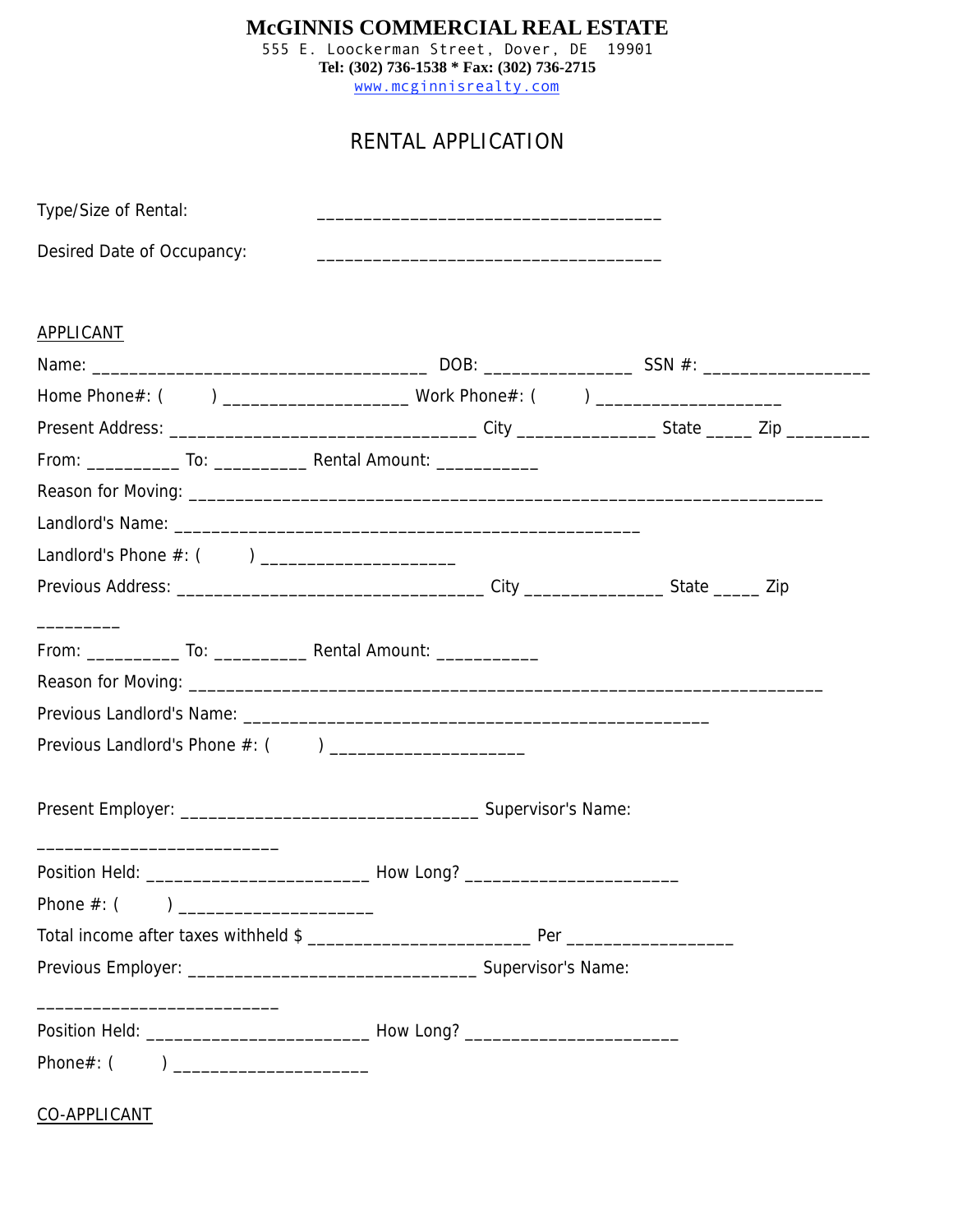| Landlord's Phone #: () ________________________                                   |               |                                                  |                           |                                                                                                                   |
|-----------------------------------------------------------------------------------|---------------|--------------------------------------------------|---------------------------|-------------------------------------------------------------------------------------------------------------------|
|                                                                                   |               |                                                  |                           |                                                                                                                   |
|                                                                                   |               |                                                  |                           |                                                                                                                   |
|                                                                                   |               |                                                  |                           |                                                                                                                   |
|                                                                                   |               |                                                  |                           |                                                                                                                   |
|                                                                                   |               |                                                  |                           |                                                                                                                   |
|                                                                                   |               |                                                  |                           |                                                                                                                   |
|                                                                                   |               |                                                  |                           |                                                                                                                   |
|                                                                                   |               |                                                  |                           |                                                                                                                   |
|                                                                                   |               |                                                  |                           |                                                                                                                   |
| Position Held: ___________________________________How Long? _____________________ |               |                                                  |                           |                                                                                                                   |
|                                                                                   |               |                                                  |                           |                                                                                                                   |
|                                                                                   |               |                                                  |                           |                                                                                                                   |
|                                                                                   |               |                                                  |                           |                                                                                                                   |
|                                                                                   |               |                                                  |                           |                                                                                                                   |
| Position Held: ___________________________________How Long? _____________________ |               |                                                  |                           |                                                                                                                   |
| Phone#: (                                                                         |               |                                                  |                           |                                                                                                                   |
|                                                                                   |               |                                                  |                           |                                                                                                                   |
| Do you have pets? Yes<br>No                                                       |               |                                                  |                           |                                                                                                                   |
|                                                                                   |               |                                                  |                           |                                                                                                                   |
|                                                                                   |               |                                                  |                           |                                                                                                                   |
|                                                                                   |               | APPLICATION MUST BE COMPLETED AND SIGNED ON BACK |                           |                                                                                                                   |
| <b>Other Residents</b>                                                            | Date of Birth |                                                  | Relationship to Applicant |                                                                                                                   |
|                                                                                   |               | <u> 1989 - Andrea Andrew Maria (h. 1989).</u>    |                           |                                                                                                                   |
|                                                                                   |               |                                                  |                           |                                                                                                                   |
|                                                                                   |               |                                                  |                           |                                                                                                                   |
|                                                                                   |               |                                                  |                           |                                                                                                                   |
| <b>CREDIT INFORMATION</b>                                                         |               |                                                  |                           |                                                                                                                   |
|                                                                                   |               |                                                  |                           |                                                                                                                   |
|                                                                                   |               |                                                  |                           | $\begin{tabular}{ c c c c } \hline \quad \quad & \quad \quad & \quad \quad & \quad \quad \\ \hline \end{tabular}$ |